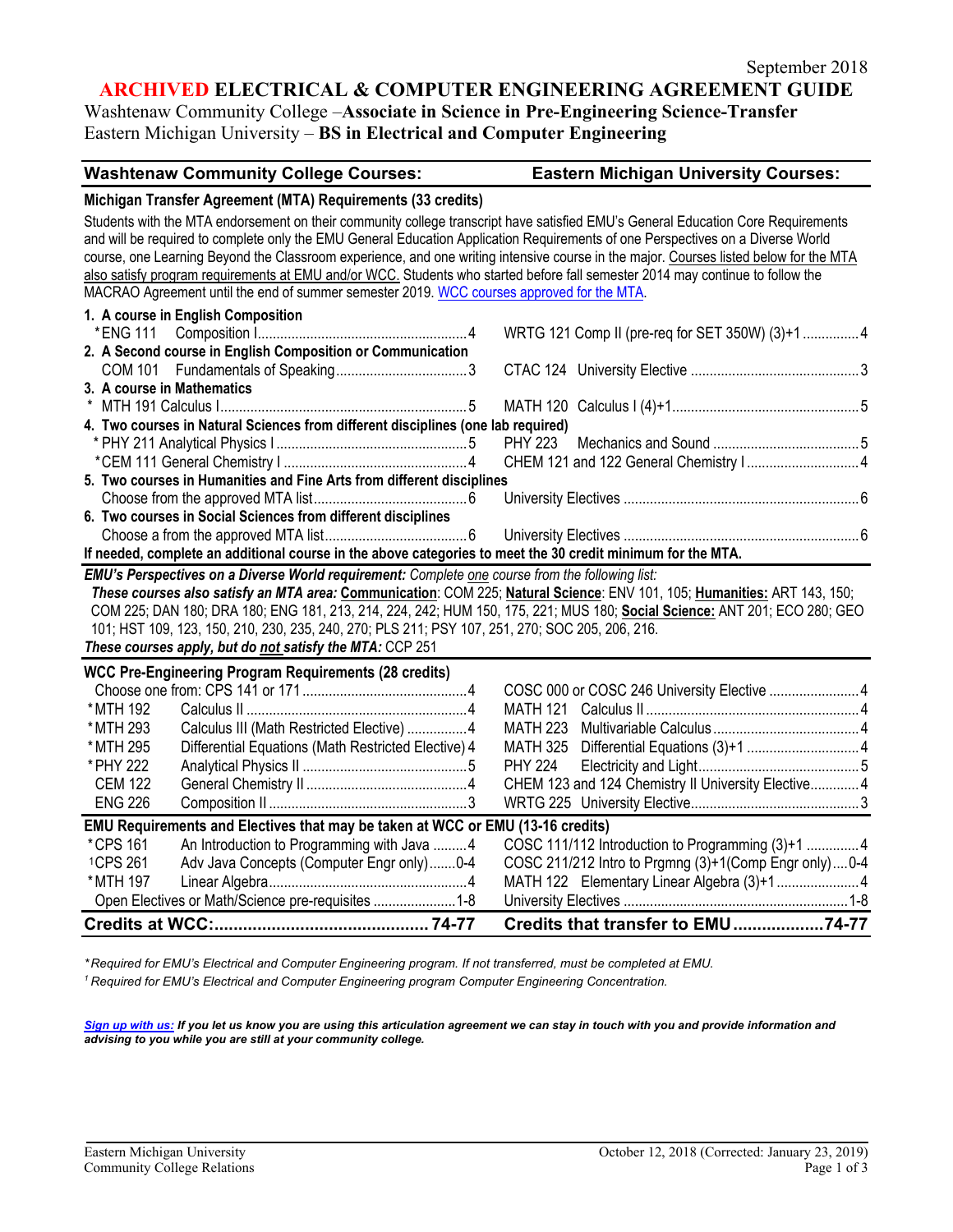# **ARCHIVED ELECTRICAL & COMPUTER ENGINEERING AGREEMENT GUIDE**

Washtenaw Community College –**Associate in Science in Pre-Engineering Science-Transfer** Eastern Michigan University – **BS in Electrical and Computer Engineering**

# **Completion of the Electrical and Computer Engineering Program at EMU**

### **Major Requirements (47-50 credits)**

### **Foundational Courses (9 credits)**

| CET 151 | Intro to Computing in Engineering Tech3           |
|---------|---------------------------------------------------|
| ME 100  | Intro to Engineering Design & Manufacturing3      |
|         | <sup>1</sup> SET 350W Engineering Communication 3 |

### **Electrical & Computer Engr Courses (29 credits)**

|                 | EECE 212 or ELEC 212 Engineering Circuit Analysis3 |  |
|-----------------|----------------------------------------------------|--|
| <b>EECE 213</b> | Engineering Circuit Analysis II3                   |  |
| <b>EECE 251</b> |                                                    |  |
| <b>EECE 341</b> | Engineering Electronics I3                         |  |
| <b>EECE 351</b> |                                                    |  |
| <b>EECE 371</b> |                                                    |  |
| <b>EECE 400</b> |                                                    |  |
| <b>EECE 421</b> | Control Systems Engineering3                       |  |
| <b>EECE 430</b> |                                                    |  |
| <b>EECE 480</b> |                                                    |  |

#### **Concentration: Computer or Electrical (9 - 12 credits) Computer Engineering (9 credits)**

| EECE 352 Digital Systems Designs with HDL 3          |  |
|------------------------------------------------------|--|
| EECE 452 Advanced Digital System Designs with FPGA.3 |  |

# **Electrical Engineering (12 credits)**

| EECE 365 Engineering Electromagnetics3 |  |
|----------------------------------------|--|
|                                        |  |
|                                        |  |
|                                        |  |

#### **LBC Requirement (0-3 credits)**

Students must complete one Learning Beyond the Classroom course or noncredit experience offered by EMU. Consult your advisor for options. 2 EECE 3857L4, 2386L4, or 2 387L4 will apply toward this requirement.

| Minimum Credits to Graduate: 124 |  |
|----------------------------------|--|

*<sup>1</sup> Satisfies EMU's Writing Intensive requirement.* 

*<sup>2</sup> Satisfies EMU's Learning Beyond the Classroom requirement.* 

#### **Sample course sequence**

*This is a sample sequence only. Courses may not be offered every semester. Students will work with their advisor at EMU for a plan. ELEC 212 or EECE 212 must be taken in the winter before beginning the sequence of courses. Students may consider taking the course at EMU while finishing up the associate degree if they do not plan to transfer in the winter term.* 

| Winter Semester |                                       | $(12 \text{ credits})$ |
|-----------------|---------------------------------------|------------------------|
|                 |                                       |                        |
|                 | EECE or ELEC 212 W, pre-req PHY 224 3 |                        |
|                 |                                       |                        |
|                 |                                       |                        |
|                 |                                       |                        |

#### **Fall Semester (9 credits)** EECE 213 F, pre-req MATH 325 ......................................3 EECE 251 F, pre-req COSC 111......................................3 EECE 341 F, pre-req PHY 223, MATH 120, 121, COSC 111, and EECE 212 or ELEC 212) ......................................3

### **Additional Semesters (26-29 credits)** Concentration Courses...................................................9-12 EECE 351 pre-req: minimum grade of "C" in EECE 251 ..3 EECE 371 pre-req: minimum grade of "C" in EECE 213 ..3 EECE 400 pre-req EECE or ELEC 212, EECE 213, 251, 341, 351, 371, 421) .............................................................2 EECE 421 pre-req: minimum grade of "C" in EECE 371 ..3 EECE 430 pre-req: minimum grade of "C" in EECE 341 ..3 EECE 480 pre-req: EECE 212, 213, 251, 341, 351, 371,

400, 421, ........................................................3